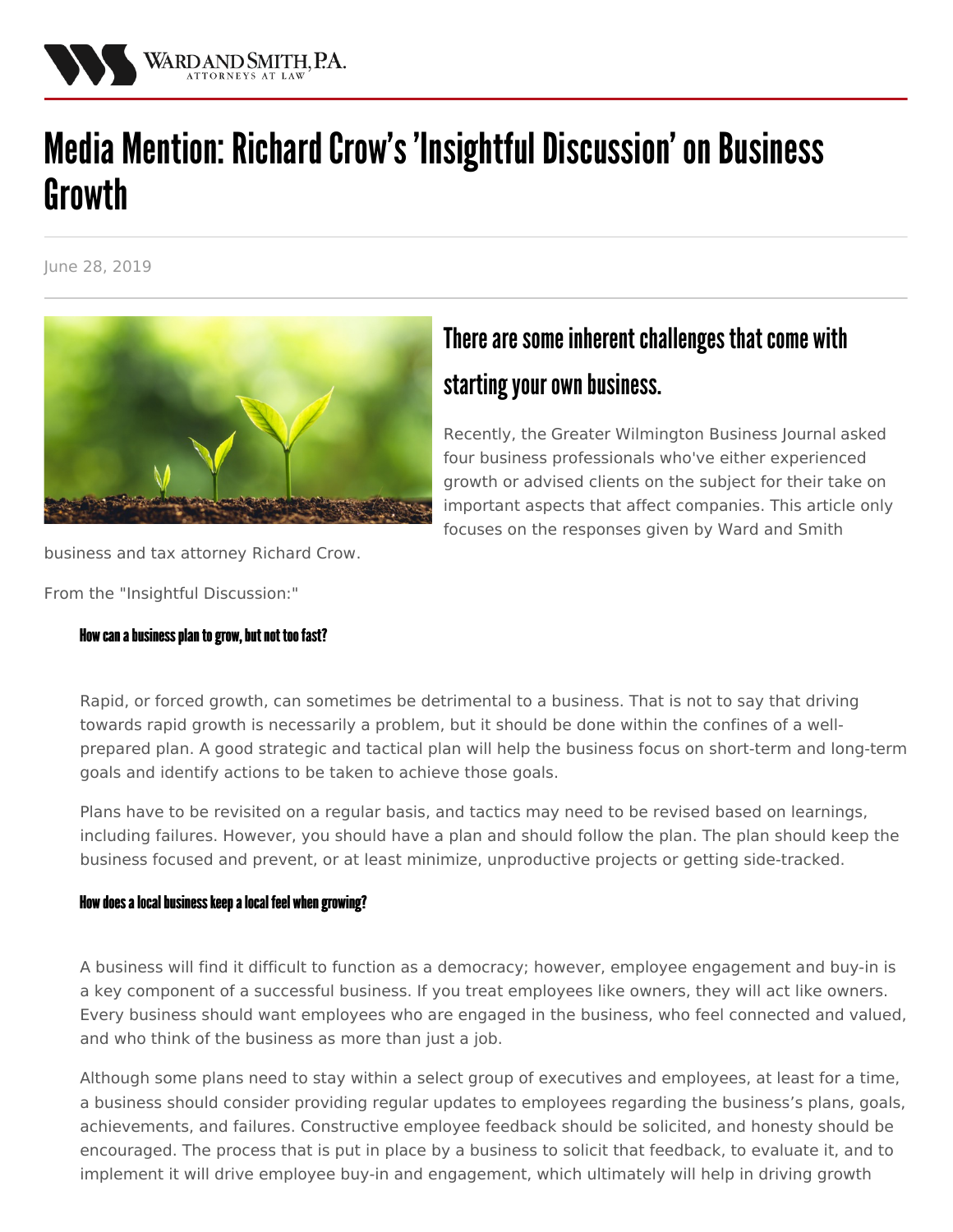and achievement of other goals.

#### What's the most common mistake businesses make when trying to expand?

A common mistake is pushing towards rapid growth in revenue, earnings, or customer or user base without allocating sufficient resources to maintain, update, and improve some of the foundational aspects of the business. Those may include such things as equipment and servers, information security safeguards, technology, software applications, policies and procedures, legal and regulatory compliance, intellectual property protections, and sales and other business-related contracts and documents.

Overlooking foundational elements may eventually lead to increased liability exposure, regulatory enforcement actions, contract claims, delays in production or project completion, customer dissatisfaction, or a failure to achieve or maintain growth targets. For those business owners looking to raise capital, or to eventually sell their business, a failure to maintain regulatory and legal compliance, poorly drafted vendor or sales contracts, non-existent or outdated policies and procedures, and general inattention to these aspects of a business may serve as a red flag during due diligence investigations by a potential investor or purchaser, may result in a reduction in the purchase price, or may cause a buyer to insist on a hold-back, indemnification, or some other security to account for the additional risk.

It may not be practical for every business to invest heavily in all of these areas at the same time, but a well-drafted strategic and tactical plan for the business will help to ensure that resources are appropriately allocated to achieve specific goals. Those plans also should be reviewed and updated on a regular basis to account for changes in short-term and long-term goals, steps for achieving those goals, and learnings from past successes or failures.

#### How should a business approach bringing on investors or partners to help fund the growth of a business?

Raising capital from outside investors can be a very beneficial method of funding the growth of a business, particularly if third-party lenders, owner contributions or loans, or net profits of the business are not sufficient, desired, or available. Outside investors also may be able to provide the business with the benefit of their knowledge, contacts, ideas, and other resources that can be invaluable to a growing business.

Before talking with potential investors, I would suggest that the business have a good idea of the type of investors it is seeking, what role the investors may have in the business, and the structure of the investment. The business also will want to prepare a business plan or a pitch deck to help potential investors understand the business, its goals, its management team, how the funds will be used, and the structure of the investment opportunity. Finally, in an effort to keep the costs and fees associated with the investment round to a minimum, most businesses should strongly consider offering and selling their stock or ownership interests only to high earning or high net worth investors who are referred to as "accredited investors."

#### What approach should executives take toward investing in technology in growing a business?

The effective use of technology by a business is key to operating efficiently, meeting increasing customer demands and expectations, and attaining and maintaining growth. There are still many small businesses that can get by using pen and paper. However, for most of us, a reasonable investment in technology is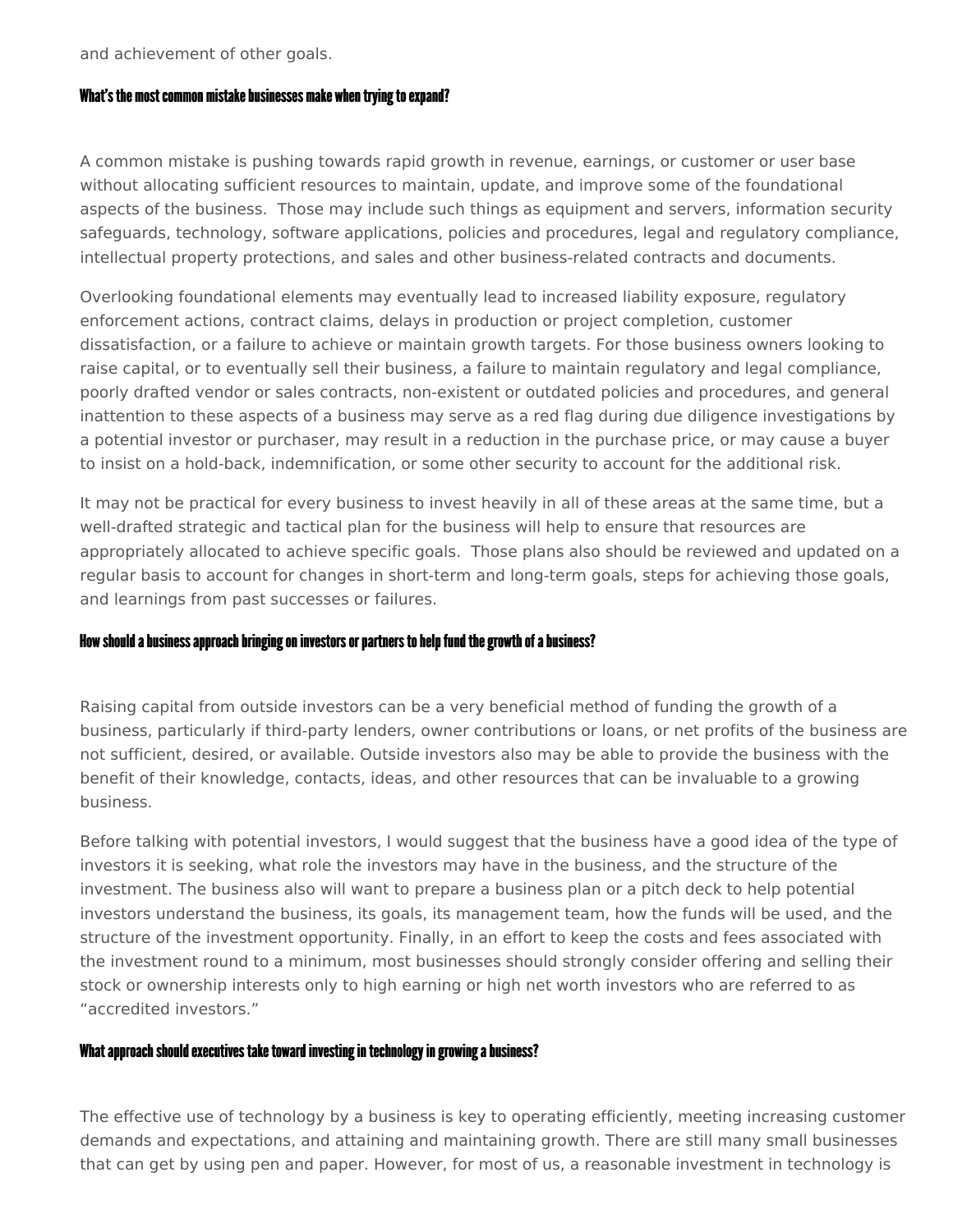integral to growth, and survival.

Cost of technology is certainly a consideration for executives. Implementing effective technology should not bankrupt a business. Executives need to consult heavily with their IT team, CTO, software developers, and other internal or outside technology experts. In addition to cost, the utility of a technology should be evaluated. What purpose does the technology serve for the business? Will it cut costs, make production faster, or improve security of information? Will it improve user or customer experiences or satisfaction? In addition, the business should consider whether the technology is flexible enough to be updated without having to entirely replace it.

#### From a brick-and-mortar perspective, what do businesses need to know about seeking additional locations or larger spaces?

Every business should consider whether it truly needs another brick and mortar location to grow. Personally, I enjoy face-to-face interactions with clients and co-workers. I believe there is no better way to develop a strong, long-lasting relationship than to interact in person. However, that is not always the most efficient way of doing business in today's environment, particularly in a region where available talent in certain areas may be difficult to locate.

Technology makes it much easier to allow employees to work remotely from home or another location. It also opens up an entire world of talent that you otherwise would have to compensate to relocate to the Cape Fear region.

#### What should executives think about first when expanding their team?

Executives should have a thorough understanding of the goals of the business, and the actions necessary for achieving those goals. That will help in identifying gaps in a team's experience, skills, and capabilities. Those gaps will need to be filled in order to efficiently achieve the business's goals. Also, executives should focus on whether the right people are in the right positions. If someone is not suited for a particular role, consider moving them to a role that better fits their knowledge or capabilities.

#### What unique challenges do companies face in the Cape Fear region when it comes to expanding?

The Cape Fear region has a great deal to offer businesses and is an attractive location for starting and growing a business. However, it does have some issues that pose challenges to expansion. I am not sure if it is a unique challenge, but the lack of an experienced workforce in certain areas, such as technology and software development, is an issue for businesses in this region. Our local colleges and university do a great job educating and training students and workers, but skilled and experienced workers in certain areas remain difficult to recruit locally. Often, those workers have to be recruited from outside of the area at a tremendous additional investment.

"Insightful Discussion" is sponsor contented distributed by the Greater Wilmington Business Journal. You can read the entire article online [here](https://www.wilmingtonbiz.com/insightful_discussions/business_growth_is_it_as_easy_as_it_sounds/2413), or download your own copy [here](https://nmcdn.io/e186d21f8c7946a19faed23c3da2f0da/2198139c60484547ac05dbaa326cedbb/files/Insightful-Discussion-on-Business-Growth.pdf).